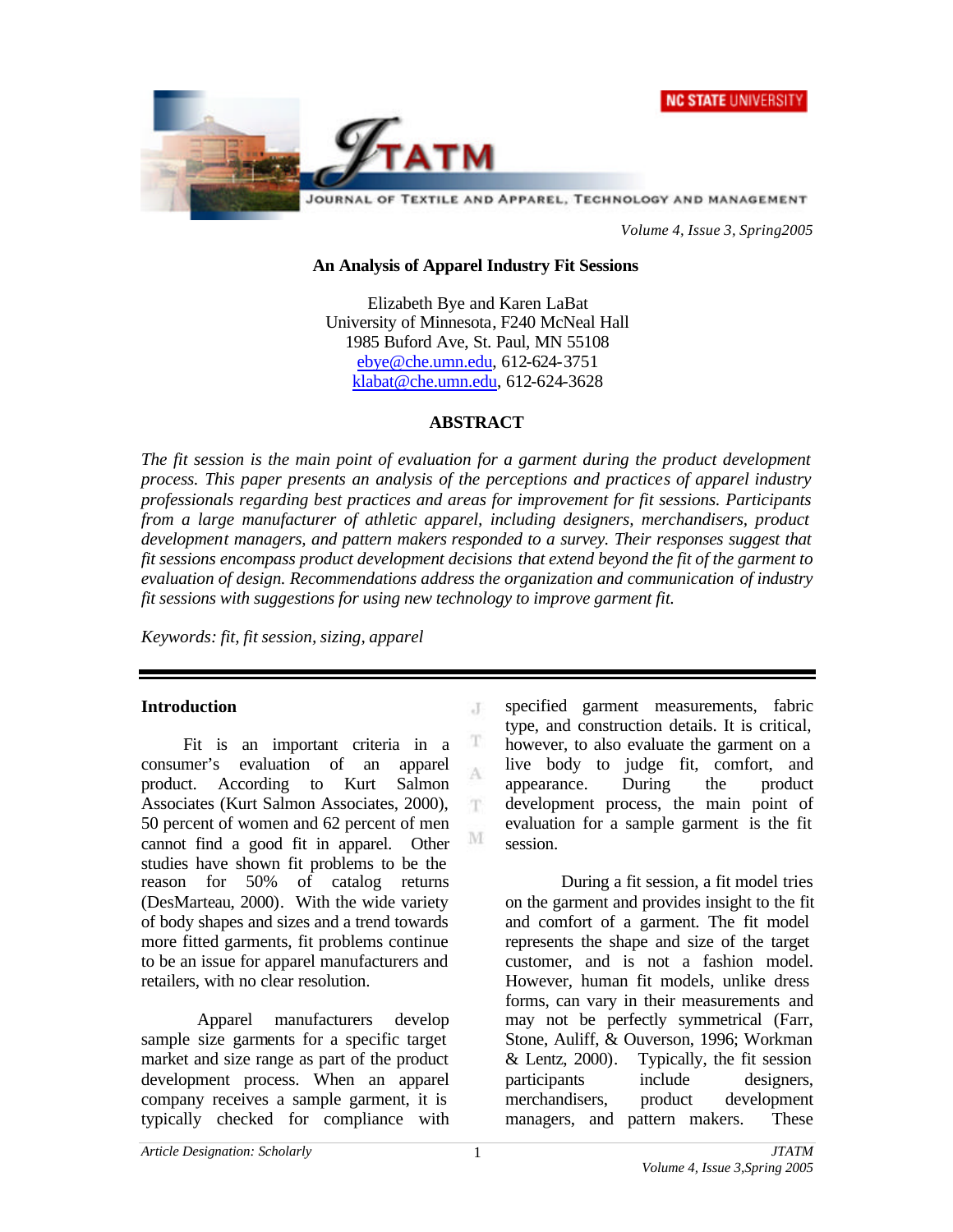individuals work together to evaluate the garment. Decisions made during the fit session may result in acceptance, revision, or rejection of a sample garment.

While fit sessions may be complicated by many factors including quality, price, delivery schedule, and production operations, they are important because they lead directly to consumer satisfaction or dissatisfaction with fit. Companies that maximize the potential of their fit sessions can generate better-fitting garments and higher sales.

The goal of this study was to identify best practices and areas for improvement in fit sessions. Both qualitative and quantitative research methods were employed to gain insight to the dynamics of fit sessions. The results were integrated to create recommendations for improved fit sessions.

## **Method and Sample**

The researchers observed fit sessions at two large US apparel manufacturers during faculty internships and workshops. A survey was developed based on these observations and was sent via email to 96 employees who participate in fit sessions as part of their job requirements at a large manufacturer of athletic apparel. The survey included multiple choice, Likert scale, and open-ended questions. The data were analyzed using descriptive statistics and a content analysis where appropriate. A return rate of 56% provided responses from 23 developers, 14 technical designers, 7 designers, and 0 merchandisers who work for seven different product categories including men, women, and children. 53% held an apparel-related degree and all indicated previous professional apparel experience.

# **Results**

Organization and communication are critical elements for most meetings, including fit sessions. Before a fit session, team members prepare with a review of spec sheets, garment product requests, and submit sheets for each garment. The spec sheet and product request accompany garments to the fit session. In practice, 82% of the respondents reviewed the spec sheet before the fit session. Documentation, in a variety of forms, was used by 74% of the respondents to record fit session notes, 26% did not record notes.

The average garment (94%) goes through two to three fitting sessions that last 1-2 hours each. Fit sessions are held an average 4-6 times per season for 28% of the respondents' groups and over 15 times per season for 30% of the respondents' groups. These translate into added costs in terms of personnel, fit models and product development, but are also dependent on number of garments.

Most product groups used one male and one female fit model. The female fit model has been used by the manufacturer for five years. Model measurements were not checked before each fit session; however, the company specifications for each size are posted in the fitting room. When asked how the variation between fit model measurements and company specifications were communicated, the following responses were representative.

- *"They have been here so long, they are just "known". Measurements are usually posted in the fit rooms."*
- *"Our group doesn't know the model's measurements. We just found out that he had sloped shoulders."*
- *"Reminder by tech designer and developer when merchandisers are trying to fit model too closely."*

The top three concerns during a fit session were reported by 42% of respondents as Fit, 40 % of respondents as Design/Aesthetics including appearance, style, design lines, and details, and by 18 % of respondents as Fabric. Designers (43%) were perceived to have the most influence during a fit session, followed by merchandisers (33%), technical designers (18%) and product development managers (6%). However, merchandisers

 $\cdot$ 

T A

T

M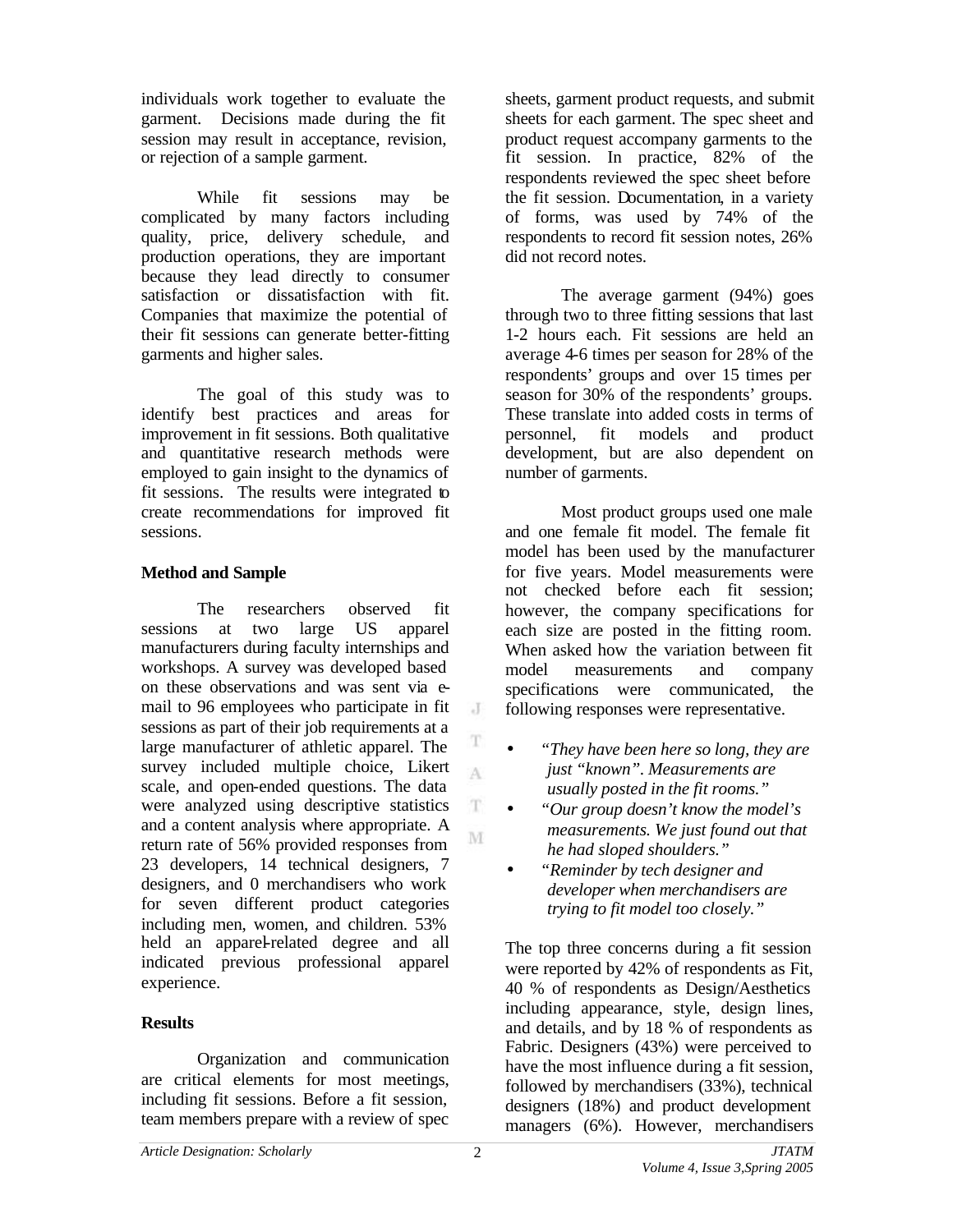(44%) were perceived to have the most authority regarding fit decisions, followed

by designers (32%) and technical designers (19%).



 $\cdot$ 

T A

T M

Respondents were asked in an openended question to describe what issues hinder fit sessions. Responses were categorized into groups based on content, and are reported in order of frequency of mention. The most frequently mentioned theme was 1) Re-designing instead of fitting, and is illustrated in this quote, *"Style is redesigned while we chase fit." 2)* Getting "side-tracked" reflected the dynamics of the session and is exemplified with this comment, *"Side conversations about things that do not affect fit. Explaining why some things work or don't work."* When the sample was fabricated from 3) Incorrect fabric, it was seen as an unnecessary hindrance to the evaluation and approval process. It was also an issue for some team members as illustrated in this comment, *"incorrect fabric or color. While most designers can see past this many do not… I was once told by my merchandiser to have another sample made because the current one wasn't 'cool' enough."* 4) Challenging fit issues ranked fourth in number of time mentions, and included areas, and of the body which are difficult to fit such as the rise and armholes as well as concerns with the perception of correct fit as shown in this quote, *"Getting hung up on fitting too*

*snugly (no drag lines at all) on our fit model."* 5) Problems with communicating changes reflected concerns with understanding how something should fit as well as the documentation process which are both evidenced in this comment*, "Changes made to a 3rd proto that contradict the changes made on the 2nd proto. EX: sleeve opening changed from 4 ½" to 4 ¼" and back again."* 6) The absence of key decision makers from the fit sessions was a logistical issue that impacted the timely approval of samples. Categories with fewer than six comments included General communication, Incorrect samples, Too many participants, and Lack of preparedness, however, the following comments revealed potential causes to the previous issues, *"there is a territorial issue in most fit sessions.", "Unclear roles and responsibilities especially with who has final decision.", and "*Too many *cooks in the kitchen!".*

## **Summary**

The results of this study and our previous observations of fit sessions strongly indicate that fit sessions encompass product development decisions that extend beyond the fit of the garment. The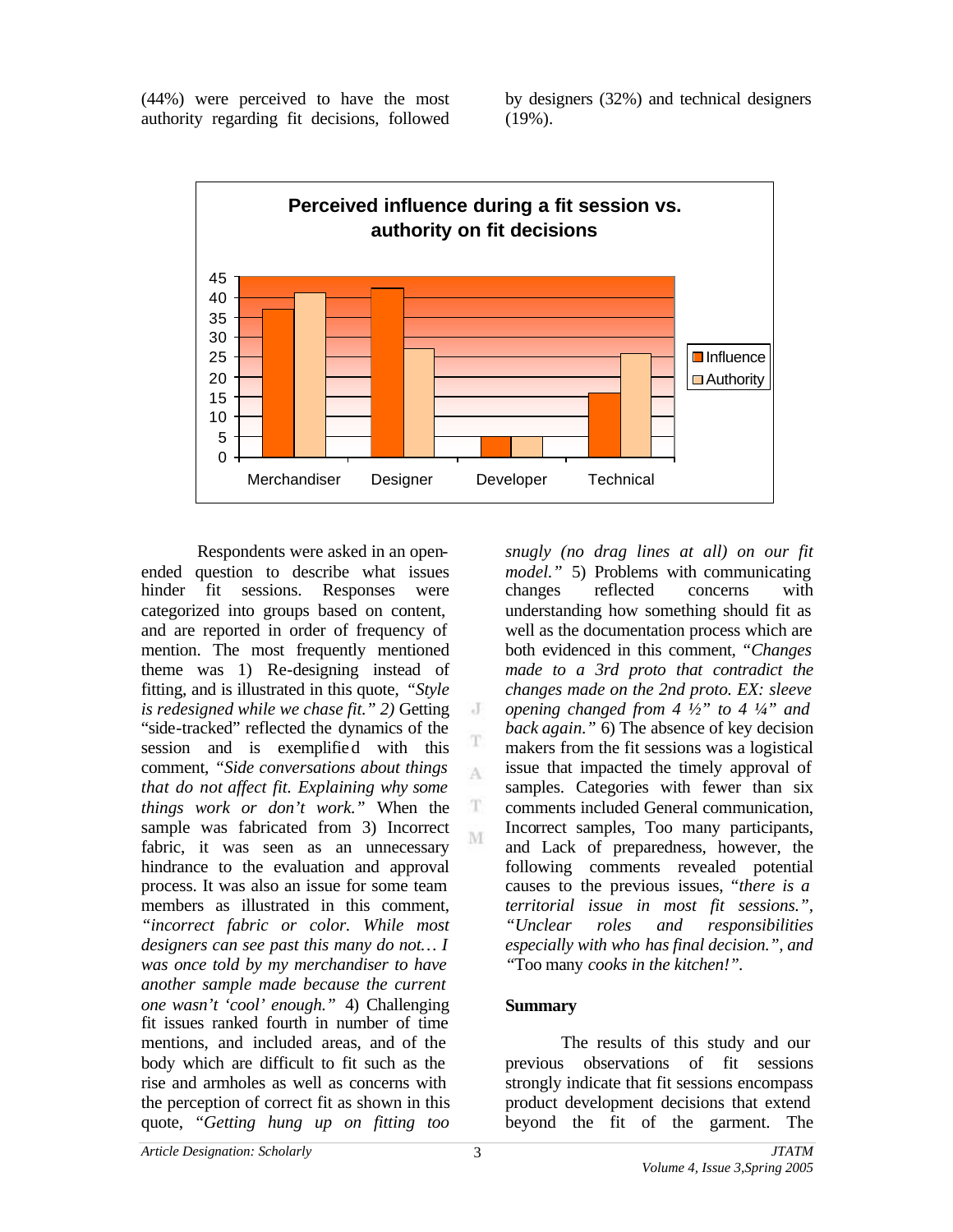evaluation of the design is of equal importance. The name of the meeting, "fit session" implies that fit is the main topic for discussion. However, the first time a garment is evaluated for fit is also the first time the team has seen the design concept in the correct fabrication on a live body. It also provides one of the few opportunities for the team to jointly evaluate the garment, taking advantage of the synergy that occurs from pulling creative, technical, production, and business team members together

Could fit and design be evaluated separately? This is a valid question based on the results of this study. However, it would require careful consideration as the more technical elements of fit must be fully integrated with the more aesthetic design considerations of a successful, saleable garment. This would be a major shift in the practice of most companies, but provides a strong direction for future research.

### **Recommendations**

The following recommendations are based on the results of this study and our previous observations of fit sessions. While the overall goal of the fit session, to approve garments for production, was the same for each team, the dynamics of each fit session varied according to the individual team, the stage of development for the garment, and the length of time to delivery.

The clarification of the role and responsibility of each person attending a fit session and the appointment of a team member to lead the fit session will help to focus the meeting. Identifying and embracing the strengths of the team members may provide guidance as to their appropriate roles. Consider that the strength of the designers is their attention to the aesthetic qualities of the garment, the strength of the technical designers or patternmakers is their insight to fit and sizing issues, and the strength of the merchandisers is their understanding of the market and what will sell. Standard fit session training for current and new team

members will help to align goals and expectations.

The development of a standard method to document notes and changes will improve communication. There are several product development management (PDM) systems on the market that will support this effort and this company is in the process of integrating a PDM system.

A protocol for checking the measurements of the fit models should be developed. Some variation in fit models should be utilized so that the variation present in the target market is represented.

Companies should explore and experiment with new technology to support the improvement and consistency of fit. The manufacturer in this study has experimented with the use of dress forms developed from body scans of the live fit models with varied success. One group is using a virtual 3D fit model with great success. Focused projects like these require support at all levels and realistic expectations for their contributions.

This study would be strengthened with the participation of merchandising team members. It was striking that the members perceived to have the most power regarding fit decisions did not respond. Further study that explores separate design and fit evaluation will contribute to understanding the dynamics of a fit session. Continued research using body scanning technology to abstract the body/garment relationship and exploring dynamic fit with a motion analysis system have potential to increase our understanding of the evaluation of garments on the body.

# **References**

DesMarteau, K. (2000, October). CAD: Let the fit revolution begin. *Bobbin, 42,* 42-56. Farr, B., Stone, J., Auliff, L., & Ouverson,

C. (1996). Consumer choices: Finding your best fit. In I. S. U. U. Extension (Ed.) (Vol. January): Iowa State University University Extension.

J

T A

T M